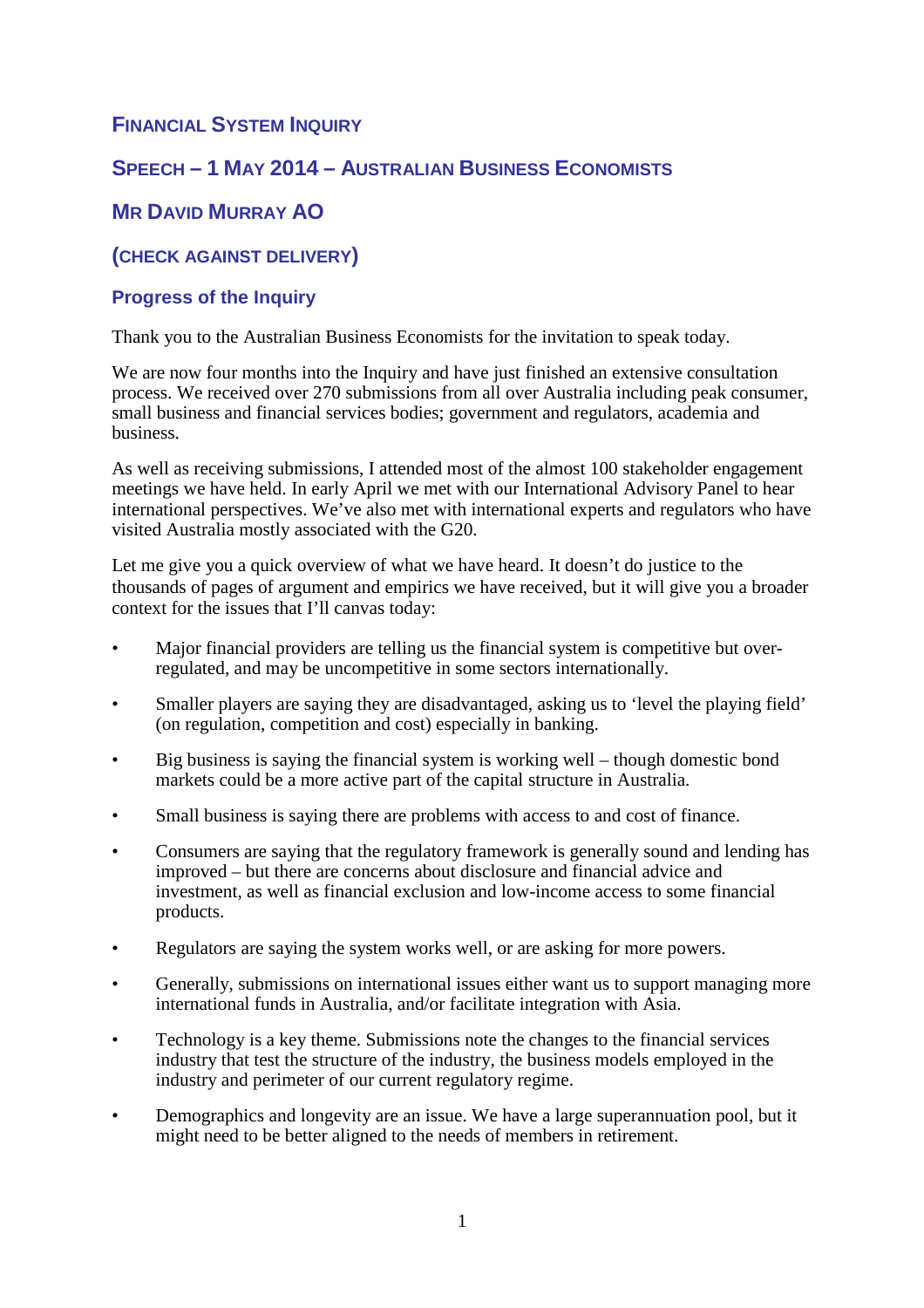Overall, the most frequent issues raised were regulation, competition, consumer outcomes, ageing and super, banking and technology. We have spent the last few weeks reviewing, analysing and testing the submissions. We have more to do but have a very broad and deep database of empirics and ideas.

In our assessment the submissions point to three fundamental issues that suggest we should not have too high a level of comfort about some current financial system settings:

1. Moral hazard: that is, the expectation that government will stand behind the financial system to prevent or minimise loss.

2. Potential consequences of current system settings for the flow of funds in the financial sector and the economy.

3. Drivers of change – regional and demographic change, but especially technology and innovation.

Responding to these issues will require us to balance objectives of the system, and find trade-offs between efficiency, stability, reliability, fairness and accessibility. It will require policy decisions about appropriate allocation of risk throughout the system.

### Moral hazard and role of the government

A moral hazard problem arises when there's an expectation that a government will have no choice but to bail out a failing institution – using taxpayer funds. This expectation reduces market discipline, encourages riskier behaviour and can represent a large implicit public subsidy of private enterprise.

This is what the Chair of the Wallis Inquiry Mr Stan Wallis, had to say 17 years ago about the role of government in the financial system:

'*Regulation cannot and should not ensure that all financial promises are kept. Indeed, the [Wallis] Inquiry considers that the government should not provide an absolute guarantee in any area of the financial system (just as it does not do so in other areas). Primary responsibility should remain with those who make financial promises. It would be inequitable for the government to underwrite some financial promises but not other promises made by participants in the broader economy*.'<sup>1</sup>

Nevertheless there is a long global history of governments using taxpayer funds to support distressed businesses in the financial system. In Australia, the GFC led to government support in ways that the Wallis Committee did not expect– the Wholesale Debt Guarantee, the Financial Claims Scheme, direct intervention and support for the securitisation market, coupled with direct fiscal stimulus.

The perception of the government as a backstop may provide competitive advantages to some, and can distort prices and the efficient allocation of capital.

Significantly, the overall outcome was that the GFC shifted public expectations of when and where governments will intervene. The question for us now is whether we are content to accept that shift.

 1 Source: Financial System Inquiry Final Report 1997, page 128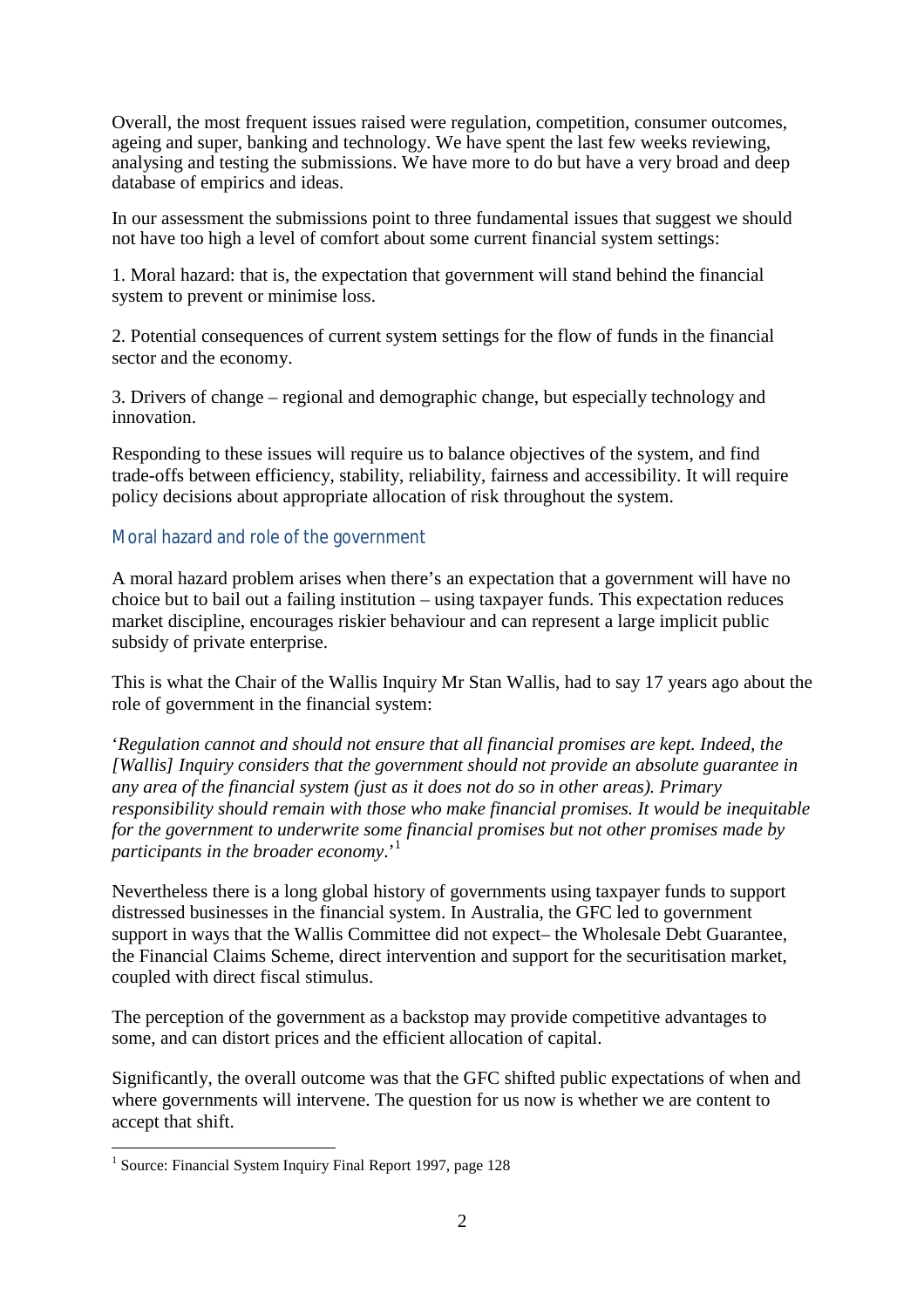We also need to think about the role and performance of our regulators. Submissions provided evidence that our strong legal system and respect for our regulators supports investment in this country. Most submissions want our regulators to remain strong, well-funded and independent, to make decisions in the best interests of the long-term growth of the system, and to be accountable for their performance.

In a post-GFC environment it is perhaps not surprising that some submissions noted that concerns about the safety and stability of the system may have overridden the longer-term interests of competition and innovation. This Inquiry presents an opportunity for us to ask whether we should recalibrate.

### Current system settings and flow of funds

 $\overline{a}$ 

A second fundamental issue is current system settings that may not result in the most desirable outcomes for the economy.

Some examples of these settings raised in submissions included:

- 1. Australia's foreign funding dependency leading to reliance on foreign capital markets;
- 2. The role of superannuation, its growth and how it is managed;
- 3. An increasing level of financial integration with Asia and particularly China;
- 4. Housing credit growth and household indebtedness.

Our economy continues to rely on international markets, predominantly in Europe and the US, for funding and capital. Large imbalances and overhang still exist from the GFC and most of the economies we look to for capital and funding have quantitative easing programs in place that we expect will affect the price and availability of funding when they are ended.

This uncertainty is one example of why a strong Australian Government balance sheet is central to maintaining a well-functioning financial system. With substantial risks remaining in the global economic environment, maintaining fiscal strength is critical. By doing this, we retain fiscal capacity to respond to future adverse shocks where needed.

Over time, we can expect Australia will reduce its dependency on traditional sources of international capital flows and tilt toward Asia. China has set a timetable for allowing its currency to be freely traded and its capital account to be liberalised. This will have wideranging implications for the Australian financial system, including potentially significant amounts of Asian direct investment moving into our market, and into others around the world.

In the domestic system there are significant incentives for people to make voluntary contributions to their superannuation. Some predict that superannuation assets will exceed those of the banking system by around 2030. With \$1.8 trillion in superannuation assets<sup>2</sup>,

<sup>2</sup> Source: APRA, *Quarterly Superannuation Performance (interim edition)* December 2013 (issued 20 February 2014)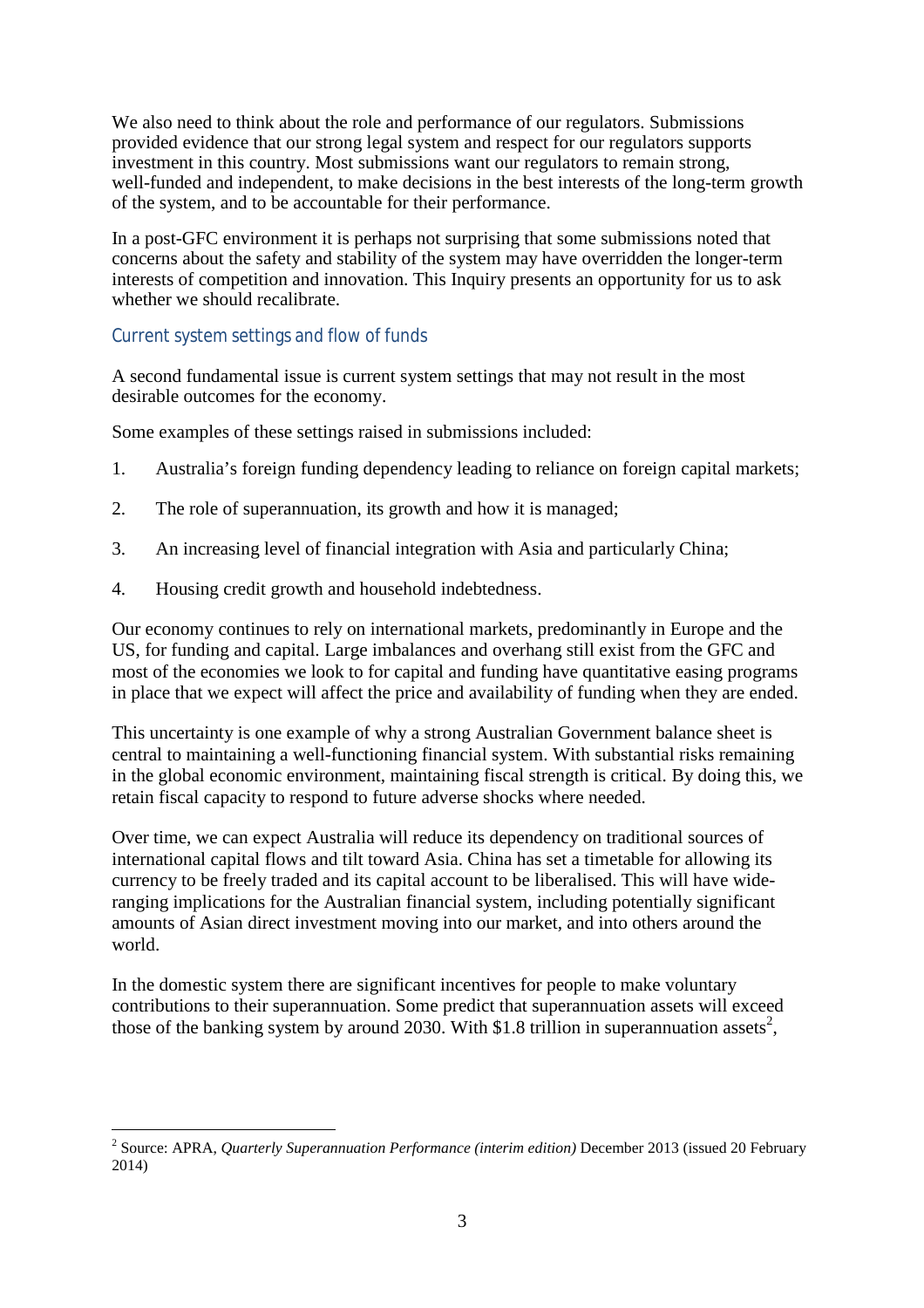Australia has the fourth largest pool of superannuation (or pension) assets in the world and is one of only a few countries with pension assets worth more than annual GDP.<sup>3</sup>

Major superannuation industry groups and the Reserve Bank of Australia have drawn attention to the short-term focus of superannuation funds. A well-functioning and efficient superannuation system would be expected to better match the maturity of assets and liabilities. Efficiently matching the investment horizon of assets and liabilities could be expected to improve capital formation. You would also expect it to be cost effective. I note the recent Grattan Institute Report suggesting ours may not be.

Many submissions have also pointed to a weakness of the superannuation system in the retirement phase. Our superannuation settings focus on maximising wealth creation during the accumulation phase, rather than the delivery of income at the time of retirement. There is a paucity of attractive financial products that help retirees manage their income and risks, particularly longevity risk.

These issues need to be carefully assessed to ensure that our settings support broader economic activity, productivity and growth, including whether or not significant expansion of credit for housing is at the expense of fixed capital investment.

## Technology change

Australia quickly adopts and adapts new products, technology and services to the Australian market. For example:

- In 2013, 56 per cent of the four major banks' customers used the bank's website or app while only 31 per cent used a branch; satisfaction levels were higher for internet than branch banking. 4
- Nielsen Research<sup>5</sup> shows 98 per cent of online Australians have compared a product or service online; 97 per cent have purchased a product or service online.

Submissions note that our financial system and its regulatory structure need to adapt to the opportunities and risks presented by technology:

- Payment platforms are currently regulated across a number of regimes; and a number of submissions question whether the regulated environment might need to be adjusted.
- Traditional product disclosures are falling behind technological innovation. Consumers now regularly compare products online.
- Regulators' tools and expertise might need to be updated to deal with cyber security, online fraud and privacy.

 $\overline{a}$ <sup>3</sup> Source: Towers Watson, Global Pensions Asset Study 2014,<http://www.towerswatson.com/en>-AU/Insights/IC-Types/Survey-Research-Results/2014/02/Global-Pensions-Asset-Study-2014

<sup>4</sup> Source: Roy Morgan 2013, *The rise of internet banking*,<http://www.roymorgan.com/findings/5203-internet>banking-on-rise-201309200624

<sup>&</sup>lt;sup>5</sup> Source: iselect prospectus Nielsen Australia March 2013 Research, page 28, <http://corporate.iselect.com.au/wp-content/uploads/2013/09/4-June-2013-Prospectus.pdf>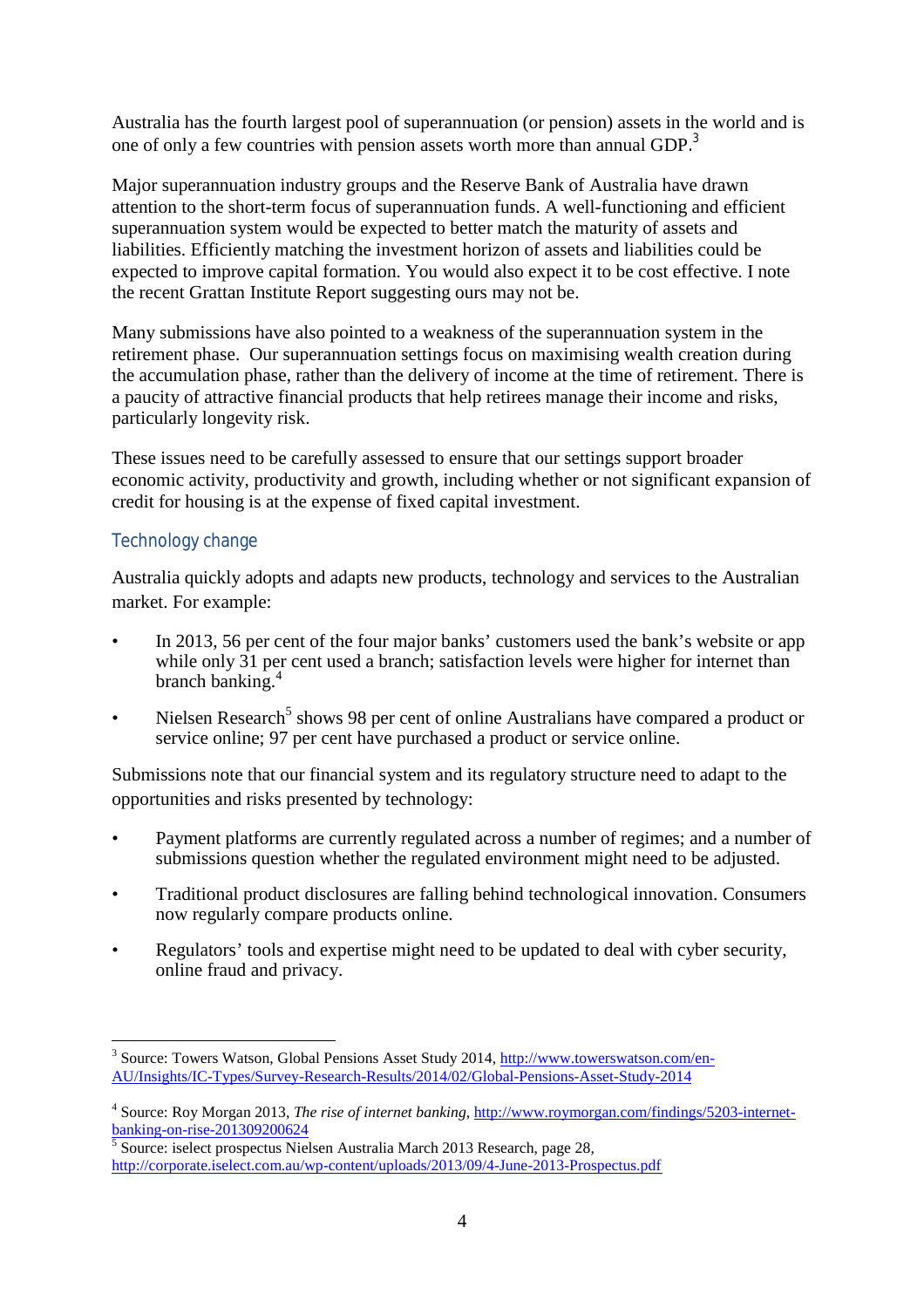• Better adoption of technology should promote service standards to remote/rural communities; support for those currently unable to access technology is important too.

But technology is not an end in itself: it is about the capacity of the system to change and innovate, and it has impacts for business models and the wider economy.

A good example is the growth of the market financing or shadow banking sector. The internet and platform developments have enabled new business funding sources like 'crowd-funding' and 'peer-to-peer lending'. While different, they are both forms of non-intermediated lending. Small business owners and entrepreneurs are directly matched with individuals willing to provide funds.

At the moment, business surveys suggest that these innovations provide a very small share of funding for new or small businesses, but it is an area we need to assess closely – especially when we consider the rapid growth of some of these innovations globally.

There are also more and more examples globally of businesses that begin outside the financial system but leverage media or technology capabilities to then provide financial services ancillary to their original business. With an increased capability to collect and analyse data, the financial system will see more instances of technology, data or media providers seeking to provide financial services based on the information they already hold.

Technology is also creating new techniques for risk management – again because of an enhanced ability to amass data. The insurance industry globally is considering where this will end in terms of use of biometric information and accessibility for some consumers to health and life insurance services.

For technology issues a key trade-off will be between stability (particularly of our payments system) and fostering an environment where innovation and technology can better meet user needs. We will be posing questions in our Interim Report on a number of areas where technology is challenging existing business models, delivery channels and current regulatory settings.

### **The Interim Report**

 $\overline{a}$ 

So, with the GFC behind us, the Inquiry must reassess whether risks in the system are appropriately positioned for the benefit of the wider economy.

Accordingly we are working toward a July release of an Interim Report. Among other things in that Report we'll be asking you some key questions:

- When would you expect government to step in to prevent losses to consumers? How far should the government go to try to prevent loss?
- Do current system settings prevent our economy from operating and allocating funds efficiently? If so, should we act or wait to see whether other innovations address the risks or unwelcome distortions?
- Is our regulation appropriately calibrated to provide confidence in our financial system while allowing technological change, innovation and entrepreneurship?

<sup>6</sup> Source: Reserve Bank of Australia 2014, *Submission to the Financial System Inquiry*, page 131